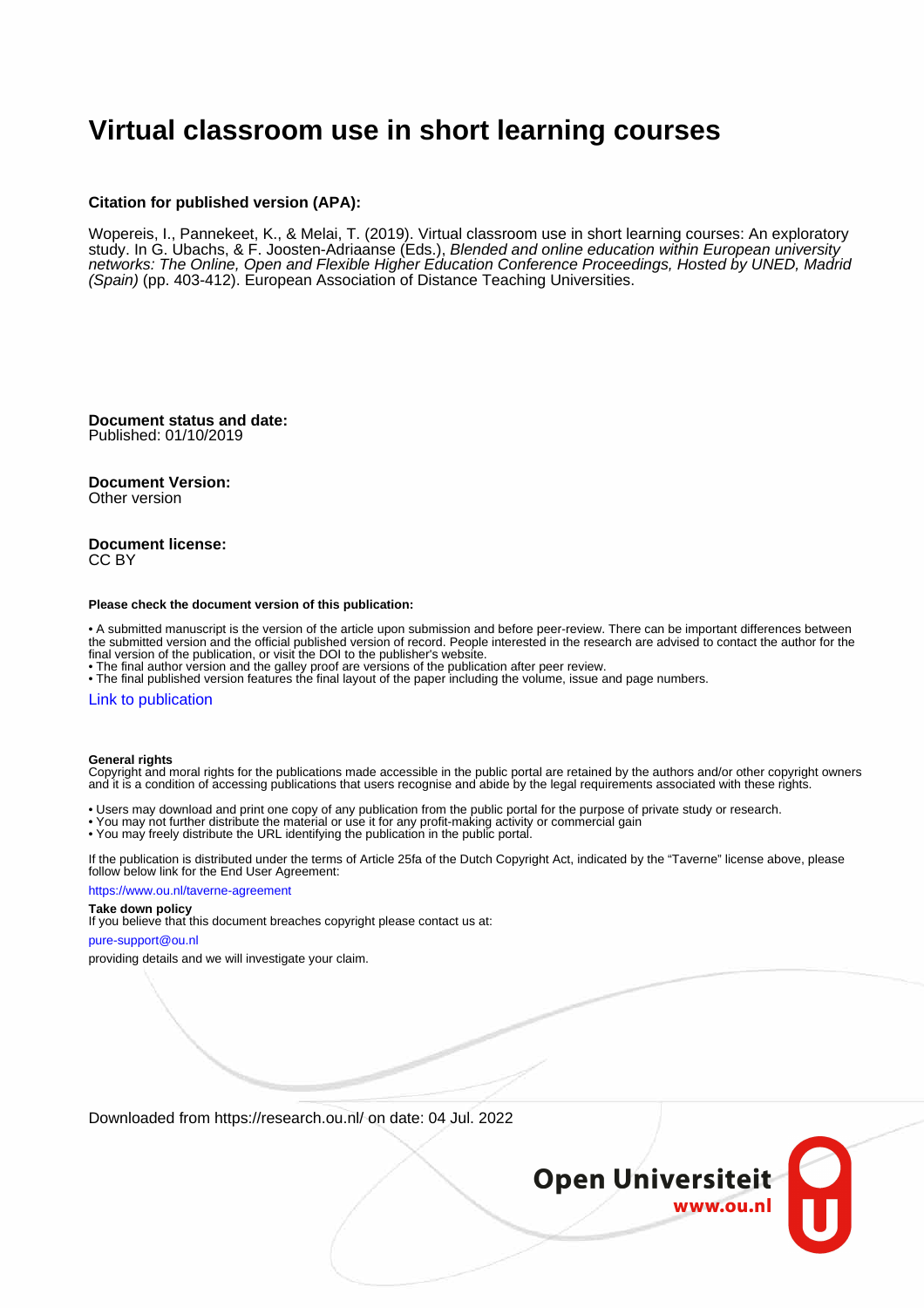# **Virtual classroom use in short learning courses: An exploratory study**

#### **Iwan Wopereis**

Open University of the Netherlands, the Netherlands iwan.wopereis@ou.nl

### **Kees Pannekeet**

Open University of the Netherlands, the Netherlands kees.pannekeet@ou.nl

### **Tom Melai**

Open University of the Netherlands, the Netherlands tom.melai@ou.nl

#### Cite as:

Wopereis, I., Pannekeet, K., & Melai, T. (2019). Virtual classroom use in short learning courses: An exploratory study. In G. Ubachs & F. Joosten-Adriaanse (Eds.), *The Online, Open and Flexible Higher Education Conference 2019 (hosted by UNED, Madrid): Blended and online education within European university networks* (pp. 403- 412). Maastricht, the Netherlands: European Association of Distance Teaching Universities.

### **Abstract**

Contemporary virtual classroom (VC) systems are promising tools for teaching in online and blended learning programs. They offer practicable means to facilitate complex learning and (academic) enculturation. This study evaluates a free-of-charge short learning course (called 'micro module') for (aspirant) teachers and educationalists that introduces and promotes VC-use in present-day educational settings. Central to this short course were four one-hour VC-sessions that addressed (a) utility and usability issues and (b) topics related to (complex) learning and teaching in VC-environments. The sessions were distributed over a one-week period; each day both an afternoon and an evening version of a session were organized. Approximately 280 persons signed-up for the program. Between 5 and 10 percent of these subscribers took part in one or more VCsessions. The recordings of the sessions were viewed around 160 times in total (count one month after the program ended). Relatively low numbers of participation and recording views question the return of investment of delivering a VC-rich short learning course. However, those participants who took part in the VCsessions highly valued its content and structure (*M*=7.9; Mdn=8; Mode=9; ten-point scale). Especially the hands-on VC-experience was appreciated. Results further show that organizing non-compulsory VC-sessions at fixed moments leads to a low turnout in these sessions. High quality content doesn't seem to affect that. Additional research is necessary to confirm these findings.

**Keywords:** online learning, synchronous online learning, virtual classroom, short learning program.

#### **1. Introduction**

Interest in synchronous online learning grows rapidly. We define synchronous online learning (SOL) as an educational learning situation that features a "permanent separation (of place) of the learner and instructor during planned learning events where instruction occurs in real time such that students are able to communicate with other students and the instructor through text-, audio-, and/or video-based communication of two-way media that facilitates dialogue and interaction" (Martin, Ahlgrim-Delzell, & Budhrani, 2017, p. 5). Both in regular educational settings (where in person teaching and learning is the norm) and in distance learning programs (that mainly include asynchronous interaction), teachers and students increasingly adhere to web-based technologies that facilitate such learning (Martin et al., 2017; Sun, Liu, Luo, Wu, & Shi, 2017). Not only the 'technology push' is responsible for this increase, but also the growing awareness among teachers and educationalists that synchronous interaction (i.e., student-student, student-teacher and student-content) is of great importance in learning (Chen, Wang, Kirschner, & Tsai, 2018; De Hei, Strijbos, Sjoer, & Admiraal,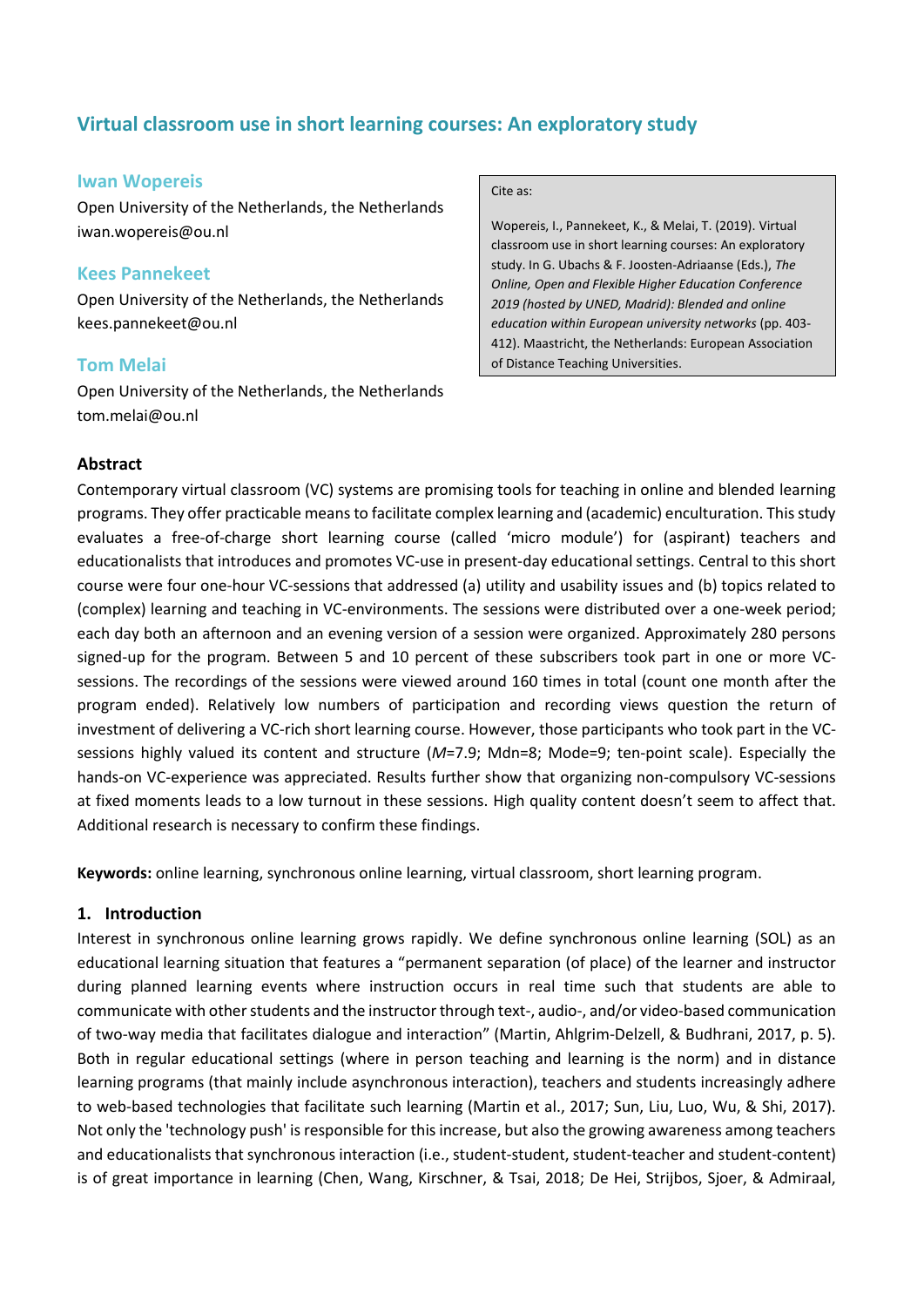2016; Ertl, Fisher, & Mandl, 2007). Until recently, synchronous interaction in education was limited to live events where people meet in person (i.e., classroom sessions, meetings) or (conference) phone calls. However, proliferating internet technology ensures that synchronous communication via digital text (chat), audio (audio conferencing), video (video conferencing) and combined (multimedia, visual avatars, web conferencing) is now within reach of most teachers in distance and regular education. New digital technologies make complex online interaction possible and therefore offer ample opportunities to create online learning environments that facilitate cooperative and collaborative learning (Green, 2016; Kreijns, Kirschner, & Jochems, 2003). Hrastinski (2008) argues that synchronous communication allows for learning with a personal touch: it helps to increase arousal, motivation, and convergence on meaning in educational activities. In addition, it facilitates commitment to group learning and (academic) enculturation. As such, synchronous communication is a crucial constituent in the development of (online) learning communities (De Hei et al., 2016; Kreijns et al., 2003).

An important contemporary online instrument that combines several modes of synchronous communication is the virtual classroom (VC). The VC fits the aforementioned definition of SOL (Martin & Parker, 2014). The instrument enables two-way communication between students and teachers so that different forms of instruction can be provided. Christopher (2015) mentions eight key features of a VC: (a) content sharing, (b) screen sharing, (c) audio, (d) chat, (e) drawing and pointer tools, (f) polls, (g) instant feedback, and (h) breakout rooms. These functionalities provide for interaction, but above all make clear that the VC is a multimedia tool that needs to be used with care (Clark & Mayer, 2016). Otherwise, there is a risk of cognitive overload for both the learner and the instructor during a session. Such load may hamper learning as well as teaching. It may be obvious that knowledge and skill in designing, developing, and delivering a VC-session is an absolute necessity in order to actually run one.

At the Open University of the Netherlands (OUNL), teachers regularly provide VC-sessions. Depending on the learning goals that are central to a VC-session, instruction in sessions may include expository forms of direct instruction (Blanche, 2019) or inquisitory types of collaborate learning techniques (Barkley, Major, & Cross, 2014). Since the OUNL implemented a new educational model that prescribes that students should study in cohorts (Schlusmans, Van den Munckhof, & Nielissen, 2016), the latter type of instructional methods is receiving increasing attention in the professionalization of teachers at the OUNL. More insight in the effectiveness of cooperative and collaborative learning (Barkley et al., 2014; Johnson & Johnson, 2009) and skill in using computer-supported collaborative learning techniques is essential to fuel the SOL-trend in online and blended forms of education (cf. Hrastinski, 2008, 2019).

This paper presents experiences of the OUNL with the use of the VC in its institution. The focus is on an initiative that aimed at disseminating knowledge about online learning gained at the OUNL over the years (see Wopereis, Pannekeet, Melai, Schlusmans, Van den Munckhof, & Moerkerke, 2019). This initiative included a series of six short learning units, called 'micro modules', that addressed didactical, technological, and managerial issues related to designing, developing, and implementing online education. In this paper, we specifically turn to the fourth module called 'The Virtual Classroom' that aimed at gaining the participants knowledge on the VC-instrument and getting acquainted with its use. Participants learned knowledge on VCtechnology and didactics by means of instruction in the VC. We chose this hands-on approach, because there is no better way to learn about a VC than to experience one (cf. Merrill, 2002; Schank, Berman, & McPherson, 1999).

The micro module had to fit a specific course format and study load could not exceed four hours (Wopereis et al., 2019). These restrictions meant that the focus couldn't be on complex skill learning or competence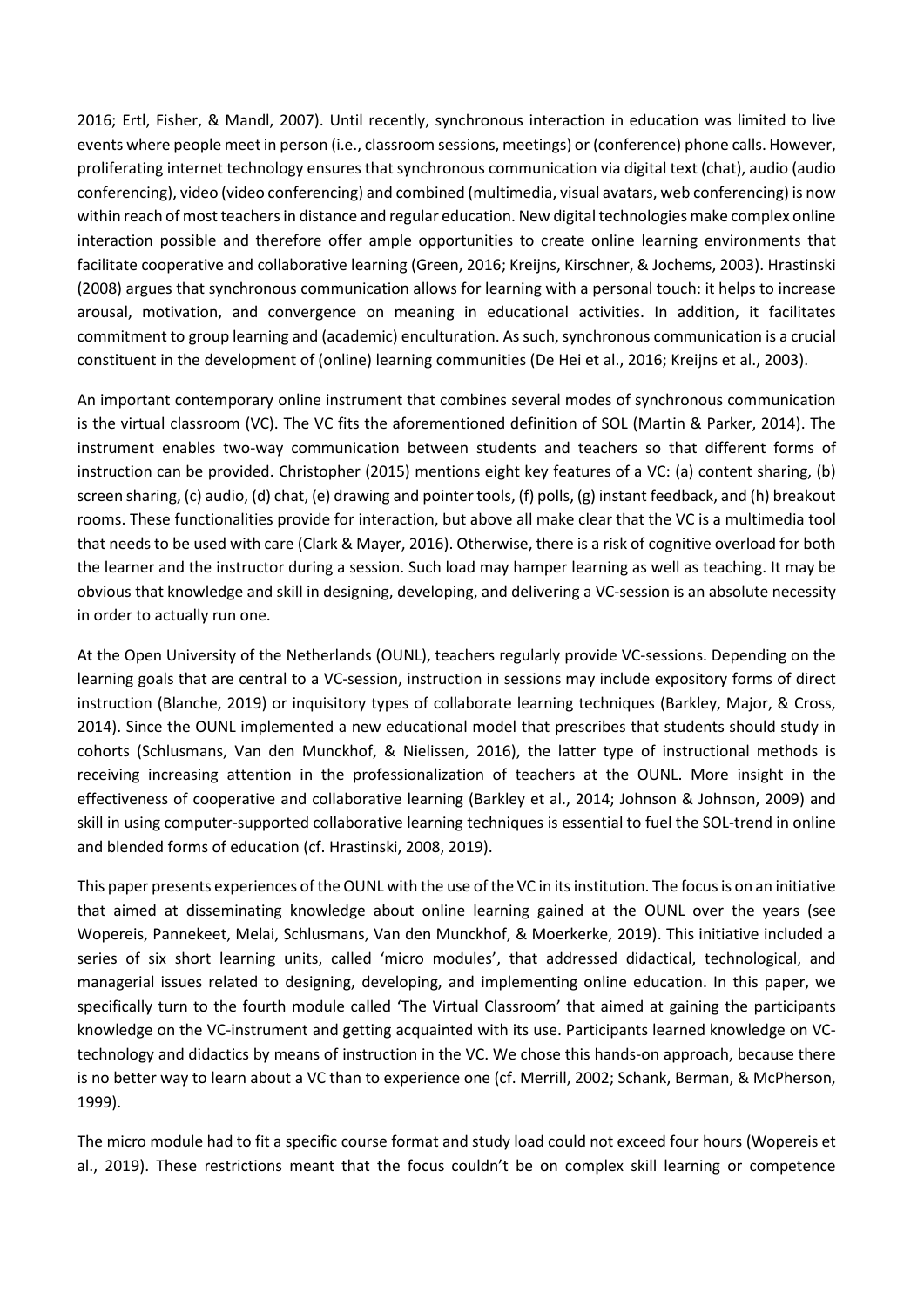development (e.g., learning the complex skill to design and deliver a VC-session for higher education students; Van Merriënboer & Kirschner, 2018). Therefore, we decided to focus on knowledge acquisition (i.e., VCfeatures, VC-technology, and VC-didactics) and organize hand-on experiences. Example-based learning (Van Gog & Rummel, 2010) was the premise of our micro module. This means that studying worked-out examples (which are product-oriented) and modelling examples (which aim at learning systematic approaches to problem solving) are at heart of the instruction. In this micro module, we presented such information through a video-recorded expert interview.

The aim of this study was to gain knowledge on VC-use in open online small learning courses (e.g., our micro modules). Although there is literature available on the overall quality of short open learning courses, like massive open online courses (MOOCs; Magaryan, Bianco, & Littlejohn, 2015), less is known about the quality of constituents of such courses that require synchronous communication. These constituents, such as online chat and VC-based Q&A-sessions, are often optional course features and therefore not mentioned in evaluations. Our exploratory study addresses this issue and specifically focus on the value of SOL in short learning initiatives.

The study was guided by the following research questions: (a) how do participants behave in small-scale open online courses where VC-sessions form the backbone of an educational unit, and (b) how do they value such VC-centred course.

### **2. Method**

We studied the micro module (i.e., the product of our instructional systems design [ISD] activities) and its use by means of a small-scale evaluation. The study can be classified as an exploratory case study (Yin, 2014).

#### **Participants**

The participants in this study were educationalists, teachers, and students enrolled in the micro module 'The Virtual Classroom'. At the start of the micro module (March 18, 2019) about 140 persons had registered for this short learning course. This number increased to 283 during the module. A subset of the participants attended the live VC-sessions (VC-1: n=27; VC-2: n=14; VC-3: n=16; VC-4: n=12; see Table 1). These participants provided most data for this study.

#### **Materials**

The materials relevant for this study included (a) the micro module on VC, (b) the VC-sessions that were central to the module, and (c) the online course evaluation form.

#### *Micro module*

The micro module 'The Virtual Classroom' was the fourth module in a series of six modules on online education. The other five micro modules discussed (a) online education as a whole (general introduction), (b) activating in online education (ISD and didactics), (c) virtual reality in online education, (d) assessment in online education, and (e) research on online education (see Wopereis et al., 2019). All micro modules were delivered to the participants via yOUlearn, the course management system of the OUNL (Hermans, Kalz, & Koper, 2014; Vogten & Koper, 2018). The ISD-teams used specific design templates to ensure uniformity in the presentation of content. Each module lasted for two weeks. Study load was two to four hours. Participants could attend micro modules at their own pace. However, guidance and feedback was provided during the first two weeks only. Active online learning was central to all modules, meaning that participants could participate in both asynchronous (e.g., discussion forum) and synchronous (e.g., chat and VC) learning tasks. In yOUlearn participants could make use of a discussion forum for general questions and remarks and an 'after session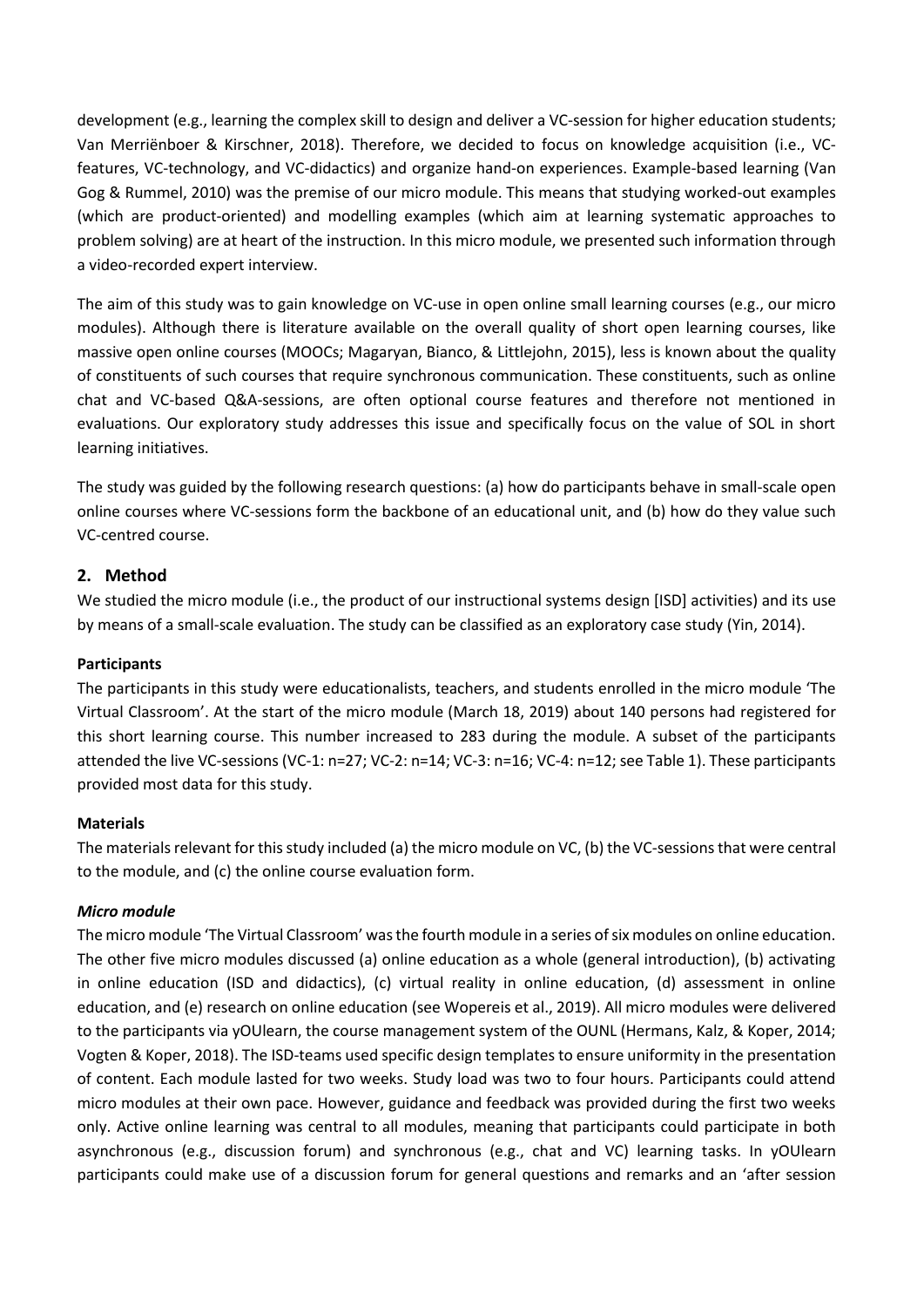chat' for content discussions. Central to the micro module were four VC-sessions entitled (a) the Virtual Classroom (What is a VC?), (b) Learning and Teaching in the Virtual Classroom (How to design, develop, and deliver a VC?), (c) Complex Learning in the Virtual Classroom (How to design, develop, and deliver a VC for complex learning?), and (d) Future Developments. Each session was introduced in yOUlearn. Figure 1 shows a screenshot of the welcome page of the micro module. The structure of the course is presented in the left margin.



Figure 1: Graphical user interface of the micro module.

The four sessions were preceded by a general introduction on the content and structure of the course. Each learning task that included a live VC-session had a similar format. First, we activated prior knowledge by means of a small assignment. Second, we presented some theory on the subject. Third, some technical and procedural information related to attending a VC-session was provided to the participants and subsequently the actual VC-session took place. Four, an 'after session chat' was organized where participants could ask additional questions. After the last VC-session, we offered additional food for thought (i.e., references to literature) and kindly asked the participants to fill in an online evaluation form.

#### *Virtual classroom sessions*

The backbone of the micro module were four one-hour VC-sessions. We provided participants information in yOUlearn on how to successfully attend a VC-session (e.g., technical support on how to use Collaborate Ultra, the VC-software used). Active online learning was the guiding principle for the instruction offered in each session (cf. Wopereis et al., 2019). Although we were not sure how many participants would actually participate in the sessions, we decided to implement complex collaborative learning techniques (CoLTs; Barkley et al., 2014). We applied the 'three-step interview' technique in the first session where participants introduced themselves and learned general knowledge about VCs and VC-use. In the second session on learning and teaching in the VC, we implemented the classical working group (participants had to create a global blueprint for instruction). The third session on complex learning included an assignment where the 'fishbowl technique' was applied (i.e., a small group of participants solves a problem [inner circle]; other participants [outer circle] 'observe' the problem-solving process and discuss it in the chat). The fourth session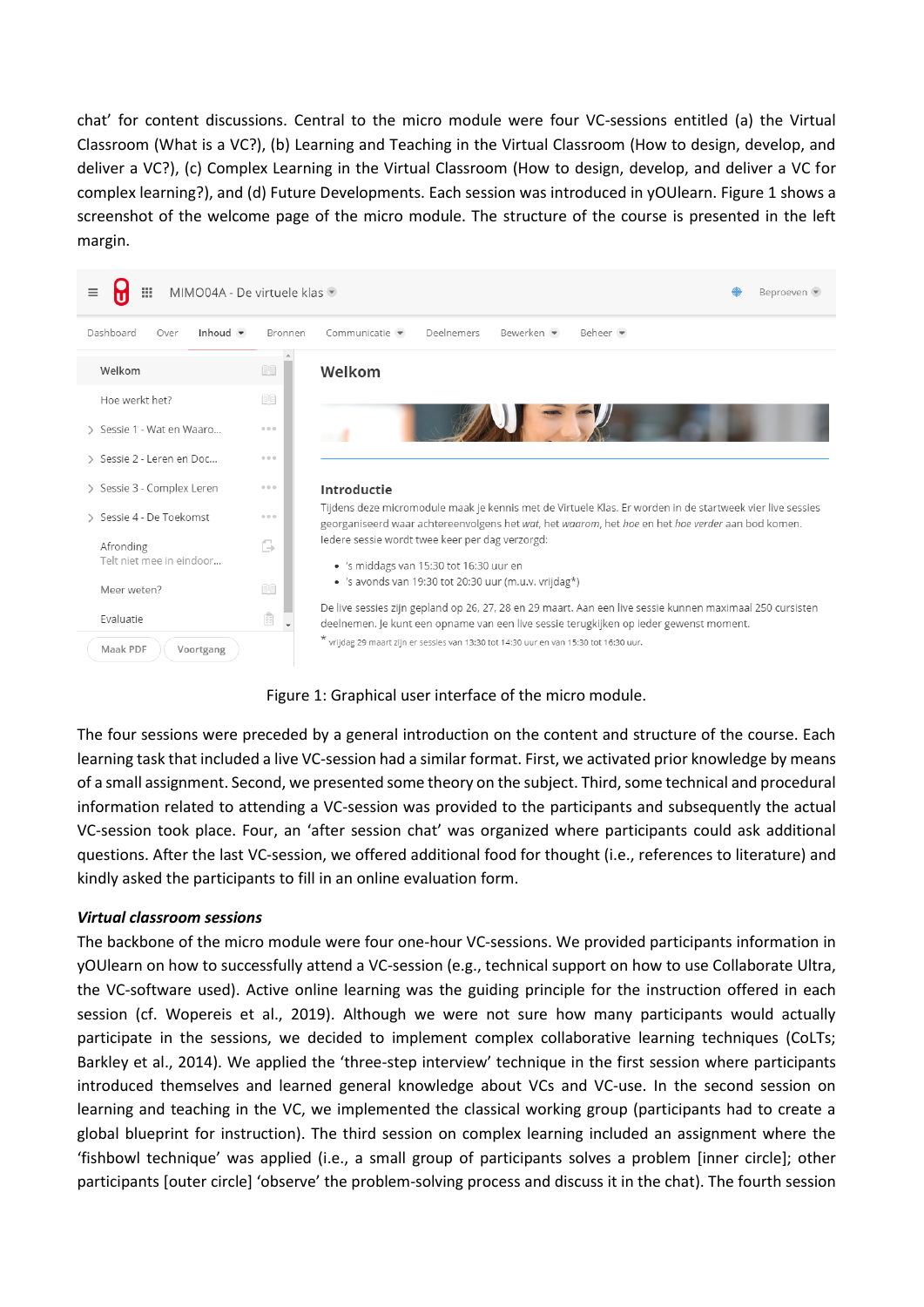contained a two-step discussion on the future of VC-use in education (i.e., small-group discussion first, wholegroup discussion second). To provide flexibility, each session was offered twice a day to the participants (i.e., an afternoon session and an evening session; on Friday an early afternoon session and a late afternoon session). Participants could attend an 'after session chat' in yOUlearn after each VC-session. Two OUNL educationalists/lecturers moderated both the VC-sessions and the 'after session chats'. Participants who could not attend a live VC-session could playback one or more recording of the session and reread the VC-chat contributions.

### *Evaluation form*

We developed an online evaluation form that was part of the educational content in yOUlearn. It included a question on the perceived quality of the micro module (scale 1 tot 10) and open questions to record information on strengths and weaknesses of the course.

### **Procedure**

After the fourth VC-session, participants were asked to fill in the online evaluation form. The data of the 'after session chat' sessions were recorded in Word. All the data were anonymized before they were analyzed. We analyzed data in SPSS (perceived quality) and thematically 'by hand' (open questions and chat data) in Word and Excel. Participants who did not attend the live sessions and only watched the VC-recordings could also fill in the online evaluation form. These data have been included in the analysis.

### **3. Results**

Two hundred and eighty-three educational professionals and students (eventually) registered for the micro module, but not all of them entered a live VC-session. Each session had between 12 and 27 participants. If we focus on each version of a session (each session was offered twice a day), the results show that between 4 and 15 participants attended one of the variants. Table 1 presents the participation in sessions. If we take the overall enrolment into account, this means that a low percentage of registered participants entered (one or more) VC-sessions. Two comments on the evaluation form addressed this issue. The participants who wrote these comments were disappointed that so few people took part in the sessions.

| <b>VC Session</b>        | Time            | Participants |                          |       | Playback recordings |                |                              |       |
|--------------------------|-----------------|--------------|--------------------------|-------|---------------------|----------------|------------------------------|-------|
|                          |                 | Learners     | <b>Teachers</b>          | Total | R <sub>1</sub>      | R <sub>2</sub> | R <sub>3</sub>               | Total |
| 1. Introduction (VC 101) | $14:30 - 15:30$ | 15           | $\overline{\mathcal{L}}$ | 17    | 28                  | 12             | $\overline{\phantom{0}}$     | 40    |
| March 26, 2019           | $19:30 - 20:30$ | 12           |                          | 14    | 6                   | 8              | $\overline{\phantom{0}}$     | 14    |
|                          | Total 1         | 27           | 4                        | 31    | 34                  | 20             | $\overline{\phantom{0}}$     | 54    |
| 2. Learning and teaching | $14:30 - 15:30$ | 7            | $\overline{\mathcal{L}}$ | 9     | 4                   | 10             | $\overline{\phantom{0}}$     | 14    |
| March 27, 2019           | $19:30 - 20:30$ |              | 2                        | 9     |                     |                | $\qquad \qquad \blacksquare$ |       |
|                          | Total 2         | 14           | 4                        | 18    | 4                   | 10             |                              | 14    |
| 3. Complex learning      | $14:30 - 15:30$ | 5            | $\overline{2}$           | 7     | 3                   |                | $\qquad \qquad \blacksquare$ | 10    |
| March 28, 2019           | $19:30 - 20:30$ | 11           | 1                        | 12    | 12                  | 24             | $\overline{\phantom{0}}$     | 36    |
|                          | Total 3         | 16           | 3                        | 19    | 15                  | 31             | $\overline{\phantom{0}}$     | 46    |
| 4. Future developments   | $13:30 - 14:30$ | 8            | $\overline{\mathcal{L}}$ | 10    | 11                  | 12             | 20                           | 43    |
| March 28, 2019           | $15:30 - 16:30$ | 4            | 2                        | 6     |                     |                | $\overline{\phantom{a}}$     |       |
|                          | Total 4         | 12           | 4                        | 16    | 11                  | 12             | 20                           | 43    |

Table 1: Participation

*Note*: each session was performed twice a day; R1=first recording; R2=second recording; R3=third recording

We deliberately offered each day two version of a session. By doing this, we hoped to that those who had registered for the micro module had sufficient opportunity to attend a session. We also recorded sessions. In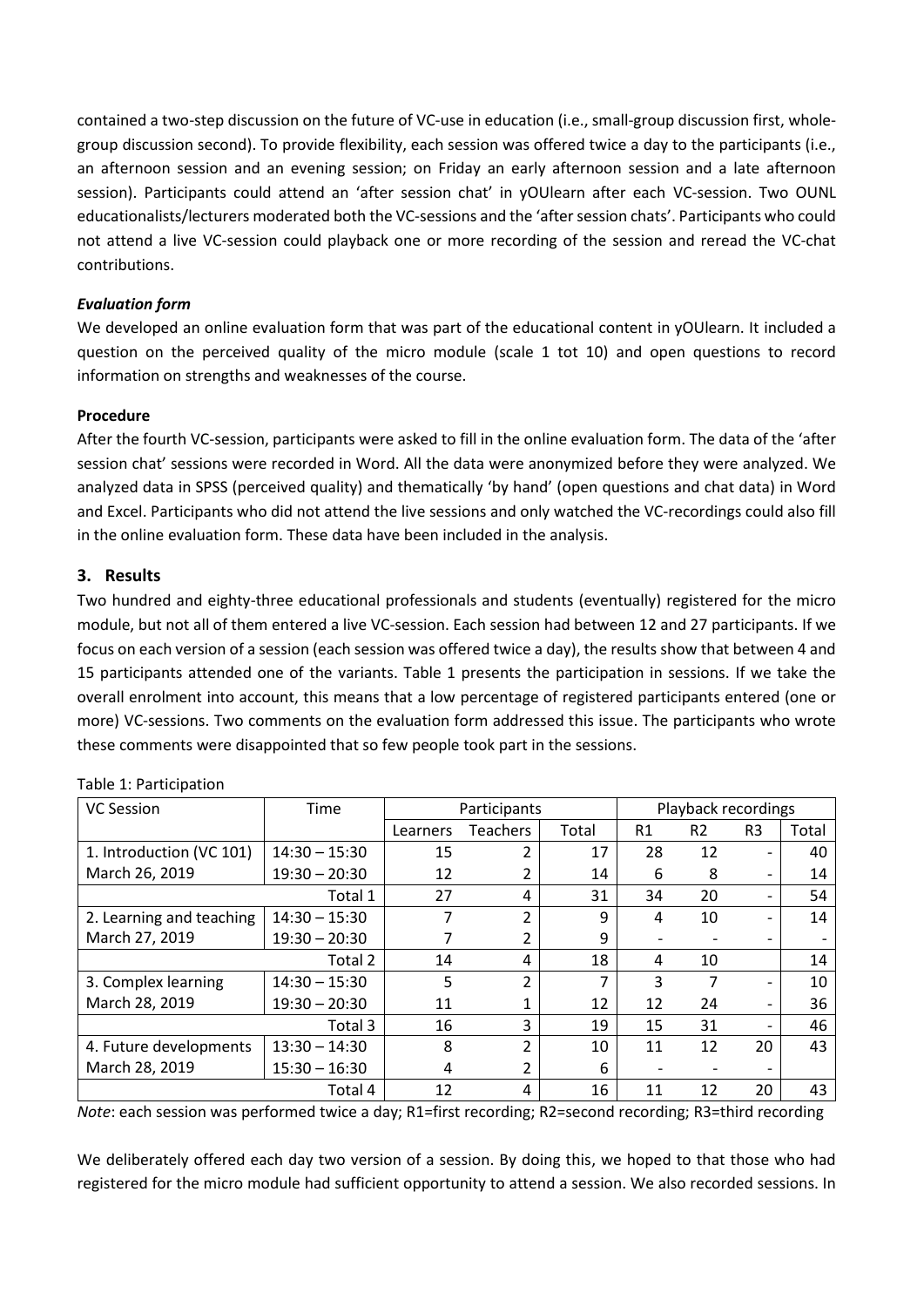all sessions, participants were assigned to small-groups that performed tasks in so-called breakout rooms. Interaction in the breakout rooms was not recorded. Only the instruction and feedback in the 'main room' in the VC were recorded. This is the reason that more than one recording for each session exists (see R1, R2, and R3 in Table 1; R=recording). Recordings were viewed 157 times (VC-1: n=54; VC-2: n=14; VC-3: n=46; VC-4: n=43). It should be noted that the second version of VC-2 and VC-4 were not recorded and that most sessions had only two recordings (see hyphens in Table 1). Based on the comments that have been logged in the evaluation forms and the 'after session chat' we know that some VC-participants viewed the recordings of the sessions they attended. However, we assume that most views can be attributed to registered participants who could not attend the live VC-sessions.

Twenty-three participants filled in the online evaluation form. They valued the quality of the micro module and responded to the open questions. Participants were positive about the module. They rated it on average 7.9 (*SD*=1.93; Mdn=8). The distribution of the scores was left-skewed (-2.3), which means that the mean and median were left to the peak (see Figure 2). The mode was 9.



Figure 2: Frequency distribution of participants' perceived course quality

The open questions yielded 47 responses. Twenty were categorized as strengths, 17 as weaknesses, and 10 as 'neutral'. Eleven of the 20 strengths were related to the hands-on experience in the VC-sessions. Participants were positive about getting the opportunity to learn about the VC as a tool for (complex) learning and teaching. Four strengths appreciated the didactical approach in the sessions (e.g., active learning in group) and two stressed comprehensiveness. Weaknesses were related to recordings (e.g., where to find them), low attendance rate, scheduling of the sessions, and didactical approach (e.g., parts of sessions resemble a tutorial; webinar). The results of the analysis of the 'after session chat' show that this course feature was not popular. There was only some activity in four out of eight chat sessions. Nine participants joined one of these four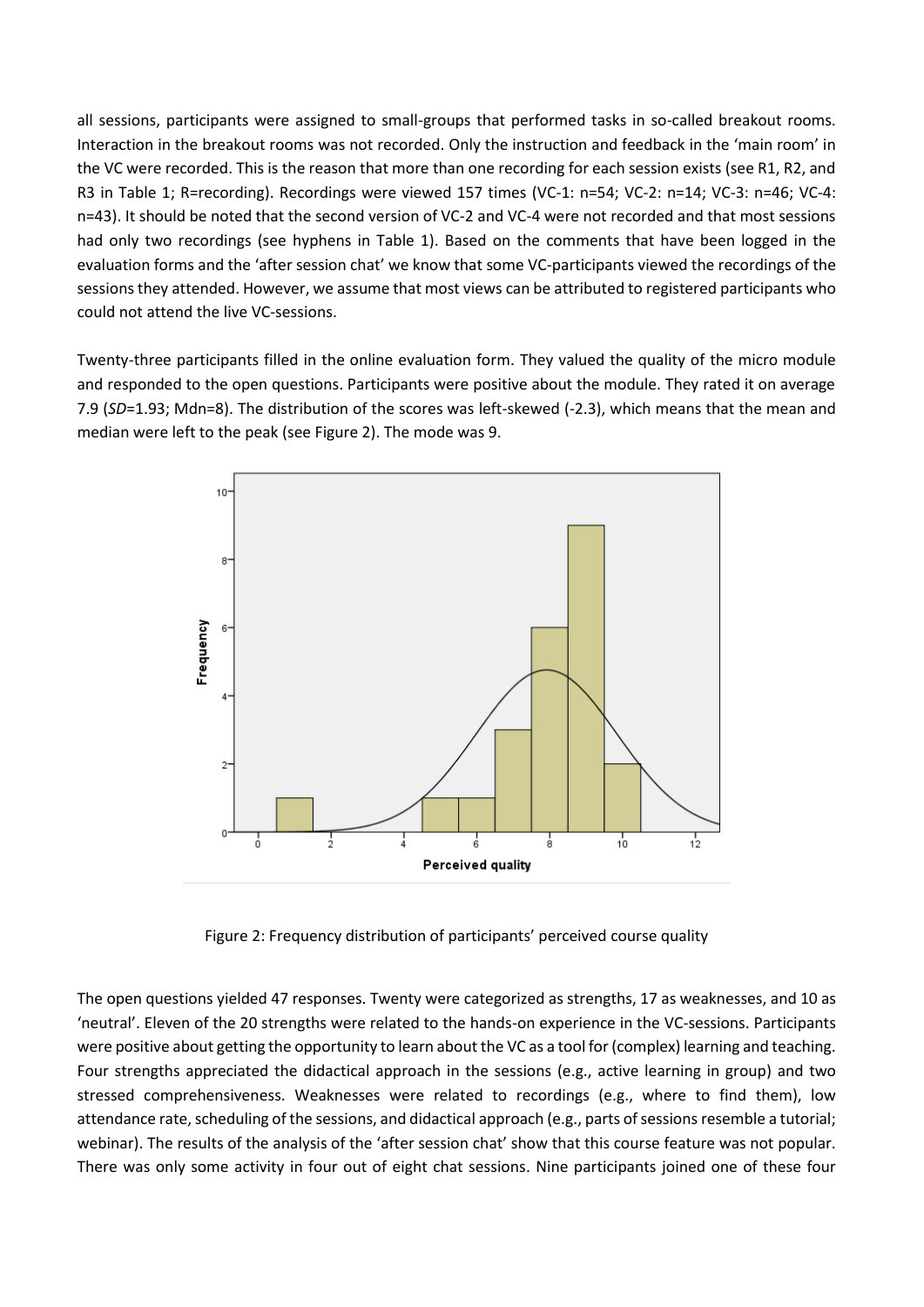sessions (VC-1-afternoon: n=3; VC-1-evening: n=3; VC-2-evening: n=2; VC-4-afternoon: n=1). Topics in these sessions addressed (a) technical problems (e.g., sound), (b) ideal teacher-student ratio in VC-sessions, and (c) a word of thanks to the moderators/lecturers.

## **4. Discussion**

The aim of this exploratory case study was to gain knowledge on VC-use in open online small learning courses. The case at hand was a micro module on VC-use that was part of a series on online learning (Wopereis et al., 2019). We specifically looked at participants' behavior (i.e., participation) and perceived course quality. When we consider participation, we notice a difference between the number of registered participants and the participation in the live sessions. Between 5 and 10 percent of the micro module's subscribers actually took part in one or more VC-sessions. Scheduling of the sessions was mentioned twice in the evaluation as reason not to attend. Besides the scheduling, we think that many registered participants just wanted to *know* more on the subject of VC instead of actually *experiencing* a VC. For them the theory that was presented in yOUlearn was probably sufficient to meet their goals. Additional research should reveal if this is the case. A gap between enrollment in online programs and active participation in non-obligatory SOL-activities is not new. For instance, at the OUNL we experience this phenomenon in courses where students can attend optional VC-group sessions. Often the participation rates in these sessions are relatively low. A recent observation of an OUNL MOOC on Big Data confirms this. In this course, 70 of the 900 registered participants attended a VC-mediated Q&A-session. There seems to be a '10-percent participation rule' for VC-sessions in short open SOL-centered courses, that is, about 10 percent of registered participants actually attends optional VC-sessions. The numbers of participants in VC-sessions in open short courses will probably increase when VC-sessions are obligatory (i.e., necessary for certification and/or achieving learning objectives). Future research on the funnel of SOLparticipation should address this issue (cf. Clow, 2013, Magaryan et al., 2015). An interesting feature of a VC is the possibility to record a session so that it can be reviewed. Recordings of VC-sessions in the micro module were viewed 157 times. This number would probably be higher if participants were notified when a recording was available. Now, participants had to find the overview of links to recordings in yOUlearn themselves. Remarks of participants on the evaluation form made clear that this was not as obvious as expected.

Our limited view on participation in this study makes clear that more observational research is needed. We suggest that additional research on participants' behavior in open SOL-centered courses should focus on the actual behavior of participants in the course environment and in the VC-session. Analyzing navigation data in yOUlearn and video recordings of VC-sessions might be an interesting next step. Especially the observation of participation in VC-sessions would be of interest. Then we can for instance learn more about the reasons of a small portion of participants that decided to leave a session when the instructor explained that group work was central to that session. These participants probably just wanted to 'lurk' and not actively participate in activities. Additional interviews can be used to validate findings.

If we consider the quality of the micro module, we can conclude that this instructional format is promising. Participants gave high ratings and reactions in the evaluation were mainly positive. Especially the hands-on experience in the VC and the didactical approach (i.e., example-based learning) were valued. Based on this, we think that the micro module is an ideal stepping-stone to the development of a short learning program (SLP; Thaler & Bastiaens, 2017). A more comprehensive SLP could address the issue of fully learning the complex skill of designing, developing, and delivering VC-sessions. Learning (and instructing) complex skills requires far more time and effort than a micro module can offer. In order to learn a complex skill, participants should have the opportunity to activate prior knowledge related to the skill, observe demonstrations of the skill in question, apply new knowledge on the skill, integrate this new knowledge with existing knowledge, and do all this in a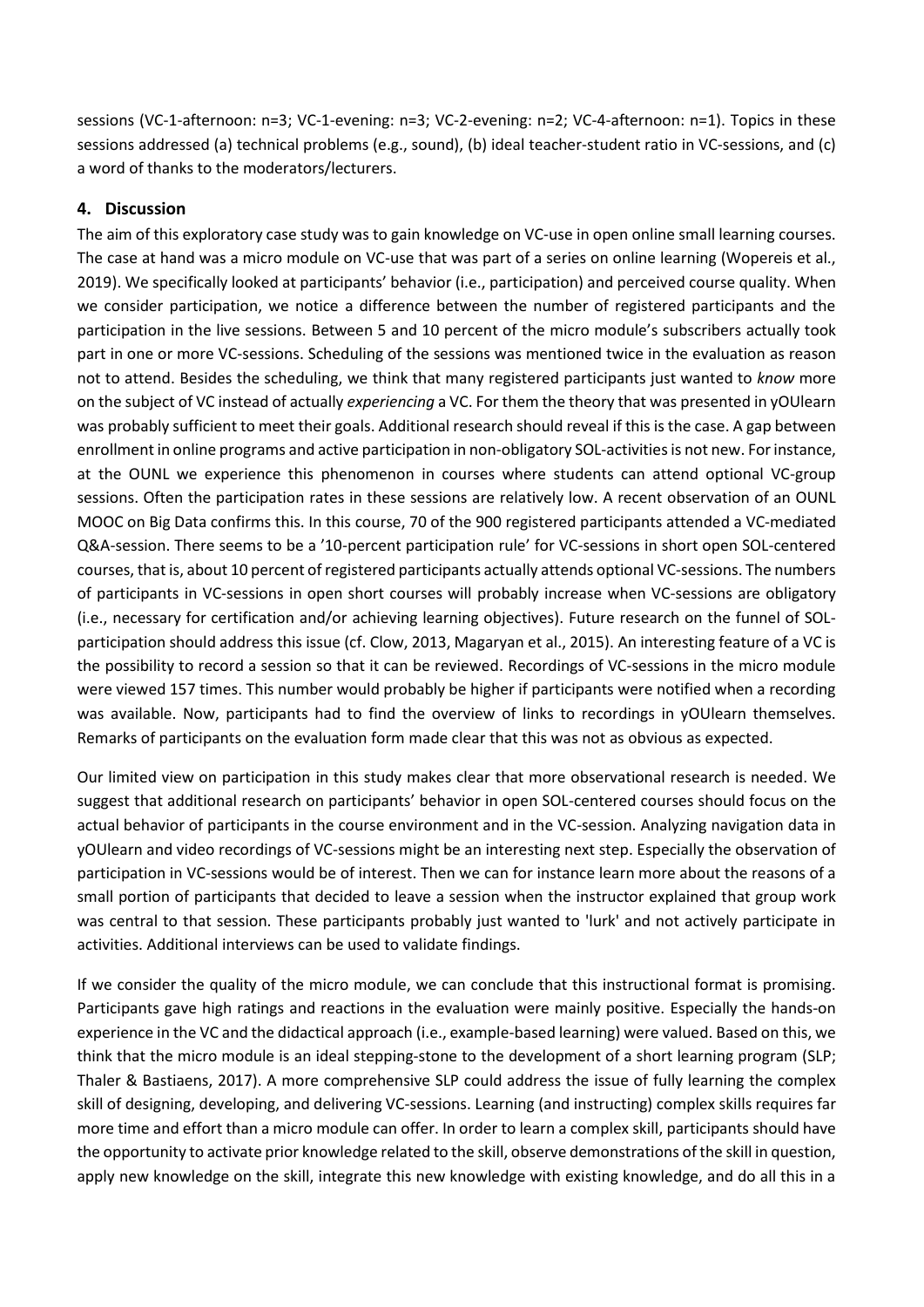task-centered instructional setting where authentic tasks are the foundation for the instruction (Merrill, 2002; Van Merriënboer & Kirschner, 2018; Wopereis, Frèrejean, & Brand-Gruwel, 2015, 2016). In order to increase instructional effectivity, efficiency, and engagement (Ebner & Gegenfurtner, 2019; Keller, 2008; Merrill, 2002), stakeholders such as teachers, VC-moderators, and aspiring participants, should all be included in a process of instructional co-creation (Moerkerke, 2015) that follows an agile-like ISD approach (Adnan & Ritzhaupt, 2018; Allen, 2017).

# **5. References**

Adnan, N. H., & Ritzhaupt, A. D. (2018). Software engineering design principles applied to instructional design: What can we learn from our sister discipline? *TechTrends*, *62*, 77-94. doi:10.1007/s11528-017-0238-5

Allen, M. W. (2017). The Successive Approximation Model (SAM): A closer look. In R. A. Reiser & J. V. Dempsey (Eds.), *Trends and issues in instructional design and technology* (4th ed., pp. 42-51). Upper Saddle River, NJ: Pearson.

Barkley, E. F., Major, C. H., & Cross, K. P. (2014). *Collaborate learning techniques: A handbook for college faculty* (2nd ed.). San Francisco, CA: Jossey-Bass.

Blaine, A. M. (2019). Interaction and presence in the virtual classroom: An analysis of the perceptions of students and teachers in online and blended Advanced Placement courses. *Computers & Education*, *132*, 31– 43. doi:10.1016/j.compedu.2019.01.004

Chen, J., Wang, M., Kirschner, P. A., & Tsai, C.-C. (2018). The role of collaboration, computer use, learning environments, and supporting strategies in CSCL: A meta-analysis. *Review of Educational Research*, *88*, 799- 843. doi:10.3102/0034654318791584

Christopher, D. (2015). The successful virtual classroom: How to design and facilitate interactive and engaging live online learning. New York, NY: AMACOM / American Management Association.

Clark, R. V., & Mayer, R. E. (2016). *E-learning and the science of instruction: Proven guidelines for consumers and designers of multimedia learning* (4th ed.). Hoboken, NJ: Wiley.

De Hei, M., Strijbos, J.-W., Sjoer, E., & Admiraal, W. (2016). Thematic review of approaches to design group learning activities in higher education: The development of a comprehensive framework. *Educational Research Review*, *18*, 33-45. doi:10.1016/j.edurev.2016.01.001

Ebner, C., & Gegenfurtner, A. (2019). Learning and satisfaction in webinar, online, and face-to-face instruction: A meta-analysis. *Frontiers in Education*, *4*:92. doi:10.3389/feduc.2019.00092

Ertl, B., Fischer, F., & Mandl, H. (2006). Conceptual and socio-cognitive support for collaborative learning in videoconferencing environments. *Computers & Education*, *47*, 298-315. doi:10.1016/j.compedu.2004.11.001

Green, P. (2016). How to succeed with online learning. In N. Rushby & D. W. Surry (Eds.), *The Wiley handbook of learning technology* (pp. 261-286). Chichester, UK: Wiley.

Hermans, H., Kalz, M., & Koper, R. (2014). Toward a learner-centered system for adult learning. *Campus-Wide Information Systems*, *31*, 2-13. doi:10.1108/CWIS-07-2013-0029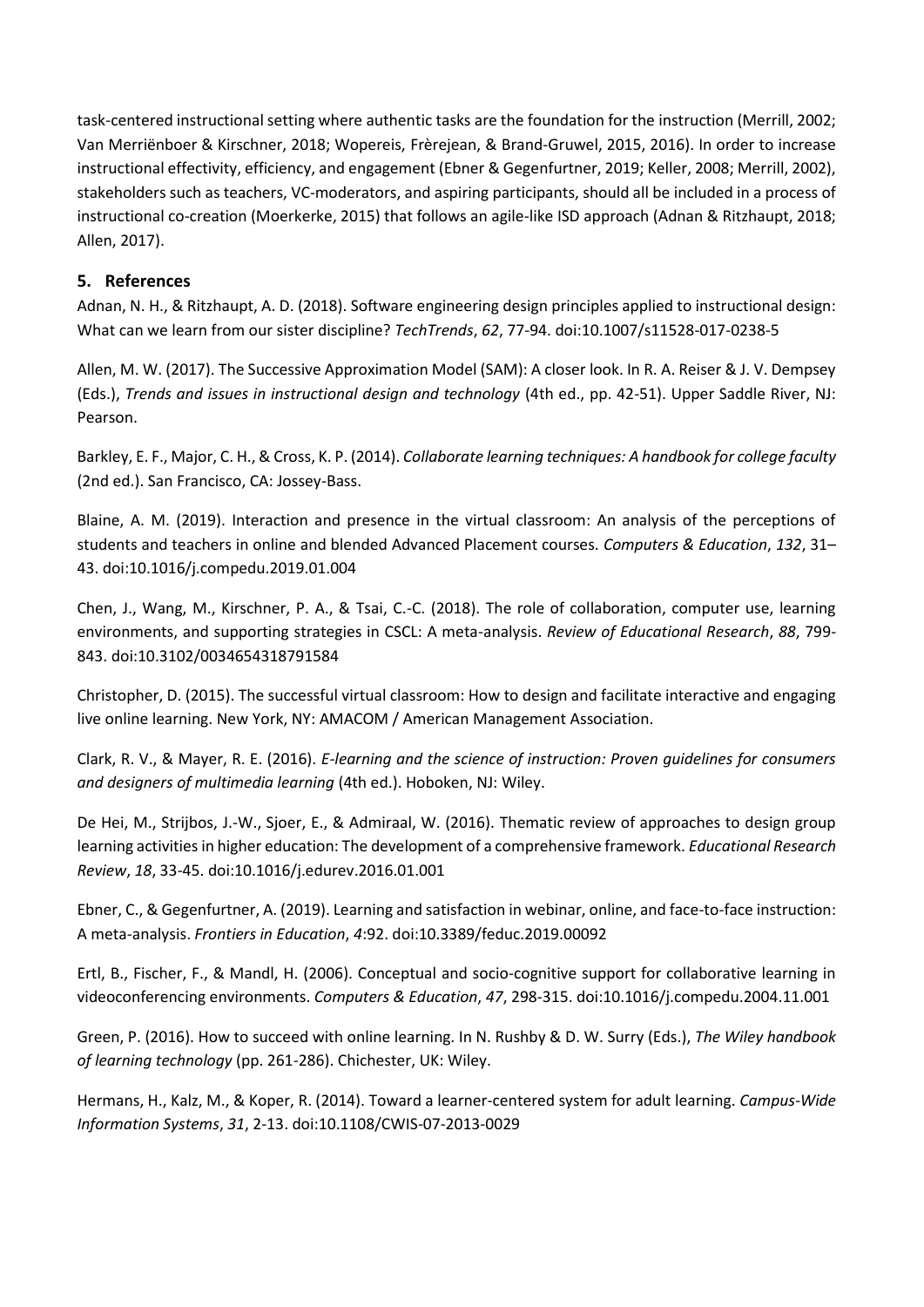Hrastinski, S. (2008). Asynchronous and synchronous e-learning: A study of asynchronous and synchronous elearning methods discovered that each supports different purposes. *EDUCAUSE Quarterly*, *31*(4), 51–55. retrieved from https://er.educause.edu

Hrastinski, S. (2019). What do we mean by blended learning? *TechTrends*, *63*, 564-569. doi:10.1007/s11528- 019-00375-5

Johnson, D. W., & Johnson, R. T. (2009). An educational psychology success story: Social Interdependence theory and cooperative learning. *Educational Researcher*, *38*, 365–379. doi:10.3102/0013189X09339057

Keller, J. M. (2008). First principles of motivation to learn and e3‐learning. *Distance Education*, *29*, 175-185. doi:10.1080/01587910802154970

Koper, R. (2014). Towards a more effective model for distance education. *eLeed*, *10*. Retrieved from <http://eleed.campussource.de/archive/10/4010>

Kreijns, K., Kirschner, P. A., & Jochems, W. (2003). Identifying the pitfalls for social interaction in computersupported collaborative learning environments: a review of the research. *Computers in Human Behavior*, *19*, 335-353. doi:10.1016/S0747-5632(02)00057-2

Magaryan, A., Bianco, M., & Littlejohn, A. (2015). Instructional quality of massive open online courses (MOOCs). *Computers & Education*, *80*, 77-83. doi:0.1016/j.compedu.2014.08.005

Martin, F., Ahlgrim-Delzell, L., & Budhrani, K. (2017). Systematic review of two decades (1995-2014) of research on synchronous online learning. *American Journal of Distance Education*, *31*, 3-19. doi:10.1080/08923647.2017.1264807

Martin, F., & Parker, M. A. (2014). Use of synchronous virtual classrooms: Why, who, and how? *Journal of Online Learning and Teaching*, *10*, 192-210. Retrieved from http://jolt.merlot.org

Merrill, M. D. (2002). First principles of instruction. *Educational Technology Research and Development*, *50*(3), 43-59. doi:10.1007/BF02505024

Moerkerke, G. (2015). Modern customers and open universities: Can open universities develop a course model in which students become the co-creators of value? *Open Learning: The Journal of Open, Distance and e-Learning*, *30*, 235-251. doi:10.1080/02680513.2015.1117969

Schank, R. C., Berman, T. R., & Macpherson, K. A. (1999). Learning by doing. In C. M. Reigeluth (Ed.), *Instructional design theories and models: A new paradigm of instructional theory* (Vol. II) (pp. 161–181). Mahwah, NJ: Lawrence Erlbaum Associates.

Schlusmans, K., Van den Munckhof, R., & Nielissen, G. (2016). Active online education: A new educational approach at the Open Universiteit of the Netherlands. In G. Ubachs & L. Konings (Eds.), *Proceedings of the Online, Open and Flexible Higher Education Conference* (pp. 163-176). Maastricht, the Netherlands: European Association of Distance Teaching Universities.

Sun, Z., Liu, R., Luo, L, Wu, M., & Shi, C. (2017). Exploring collaborative learning effect in blended learning environments. *Journal of Computer Assisted Learning*, *33*, 575-587.doi:10.1111/jcal.12201